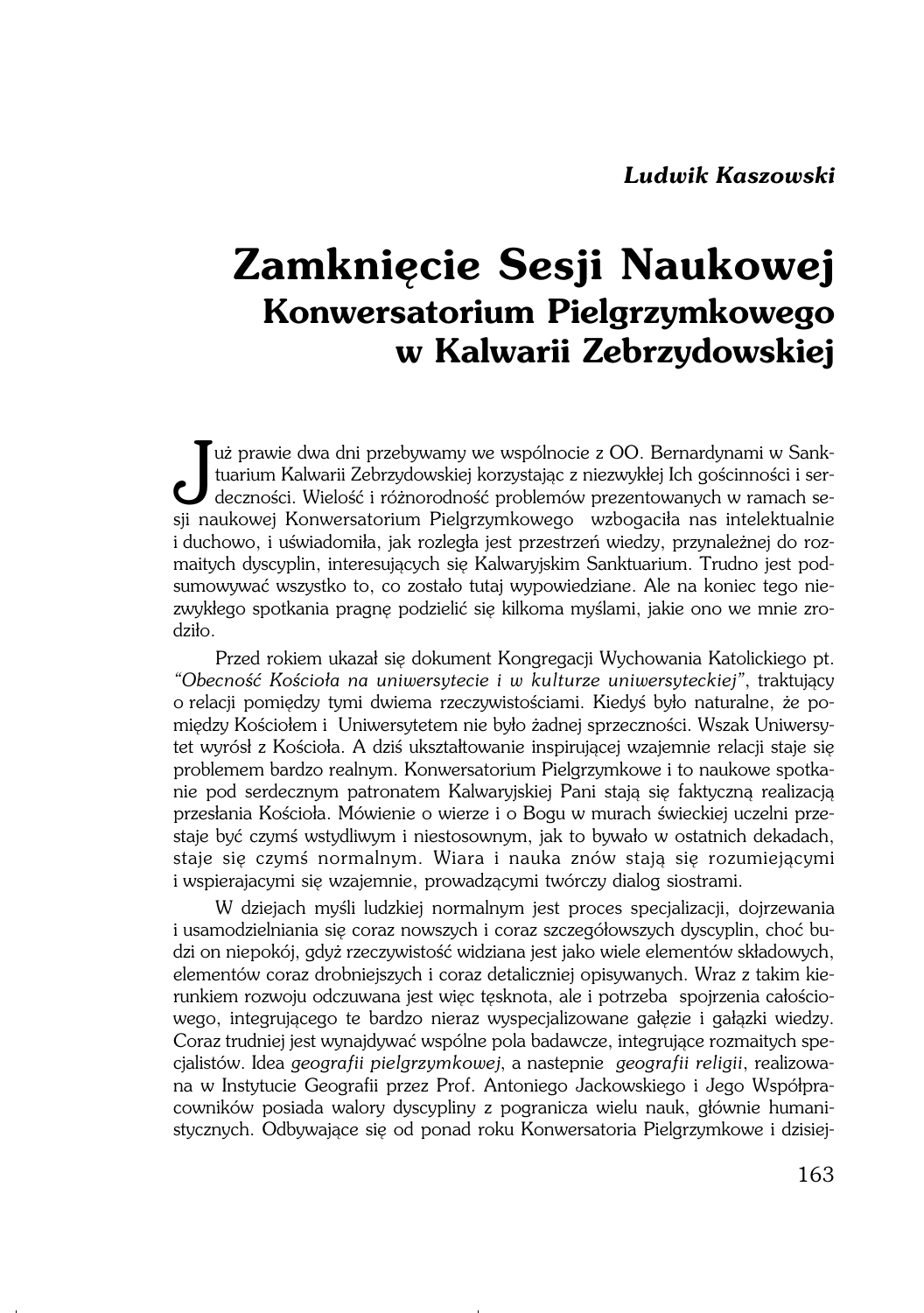sza sesja naukowa udowodniły wartość i potrzebę spojrzenia na te same przedmioty badawcze, ale z punktu widzenia poszczególnych dyscyplin. O ileż bogatsze staje się nasze postrzeganie Sanktuarium Kalwaryjskiego i związanych z nim problemów religinych, społecznych, kulturowych, ekonomicznych i innych ukazanych w refe− ratach na sesji. Integrująca różne dyscypliny funkcja Konwersatorium Pielgrzymko− wego została więc tu − w Kalwarii Zebrzydowskiej − dobitnie wykazana.

Wielokrotnie podczas naszego spotkania, w rozmaitych kontekstach, wymie− niane było imię Ojca Świętego. Warto zauważyć, że bardzo wiele, zwłaszcza ostat− nich wypowiedzi Jana Pawła II skierowanych jest ku przyszłości, ku XXI wiekowi, kujedności − lepszego, bardziej ludzkiego, o ile bardziej Boskim będzie, świata. Jest to również wezwanie do nas. Więc kontynuujmy tę wspólną, wzbogacającą nas wszystkich drogę współpracy. I nie dajmy się nikomu podzielić. Jest to fascynująca droga nadziei. Przekraczajmy wiec kolejne jej progi bez lęku, a z wiarą i optymi− zmem. I pamiętajmy o Janie Pawle II − największym w dziejach ludzkich pielgrzy− mie, który tu − w Kalwarii Zebrzydowskiej − pozostawił tyle po sobie śladów i tyle dlanas drogowskazów. Wiele rozmaitych rocznic czeka nas na przełomie 2. i 3. tysiąclecia, że wymienię tylko 400−lecie Sanktuarium Kalwaryjskiego, 600−lecie Wy− działu Teologicznego i 150−lecie drugiej w Europie Katedry Geografii − na Uniwer− sytecie Jagiellońskim.. Niechaj będą one okazją jeszcze owocniejszej współpracy współorganizatorów dzisiejszej sesji naukowej. Niechaj wydawany periodyk "Pere− grinus Cracoviensis" pomoże zintegrować rozmaite środowiska naukowe i zrealizo− wać bogate plany współpracy.

Zamykając sesję naukową pragnę podziękować przede wszystkim Gospoda− rzom − OO. Bernardynom, za to, że stworzyli tak wspaniałą atmosferę, że otworzyli nam na oścież swe serca, ale także i pomieszczenia klasztorne, seminaryjne, zrefektarzem włącznie. Życzę, by Obecność Boża towarzyszyła wszelkim Ich działa− niom i wysiłkom. Niechaj to święte Sanktuarium staje się jeszcze bardziej świętym. Niechaj służy wielu pokoleniom Polaków w odnajdywaniu Boga na trudnych piel− grzymich szlakach.

## **Closing Address for the Academic Conference at the Seminar on Pilgrimage Held at Kalwaria Zebrzydowska**

We have spent well-nigh two days in the Observantine Franciscan Community at the Shrine of Kalwaria Zebrzydowska, as guests on whom a remarkable hospitality and warmheartedness has been lavished. The multiplicity and variety of the problems presented at this Academic Session have enriched us intellectually and spiritually, giving us an awareness of the wide range of the subjects covered by the diverse disciplines of scholarship which are concerned with the Sanctuary of Kalwaria Zebrzydowska. It would be hard to sum up reproducing a comprehensive resumé of all that has been said here. But to close this extraordinary meeting I would like to share with you some ideas which came to me during these past two days.

A year ago the Pontifical document entitled The Church in the Universities was published, discussing the relation between these two realities. Once it was quite natural for there to be no disparity between the Church and Universities. The Universities had emerged